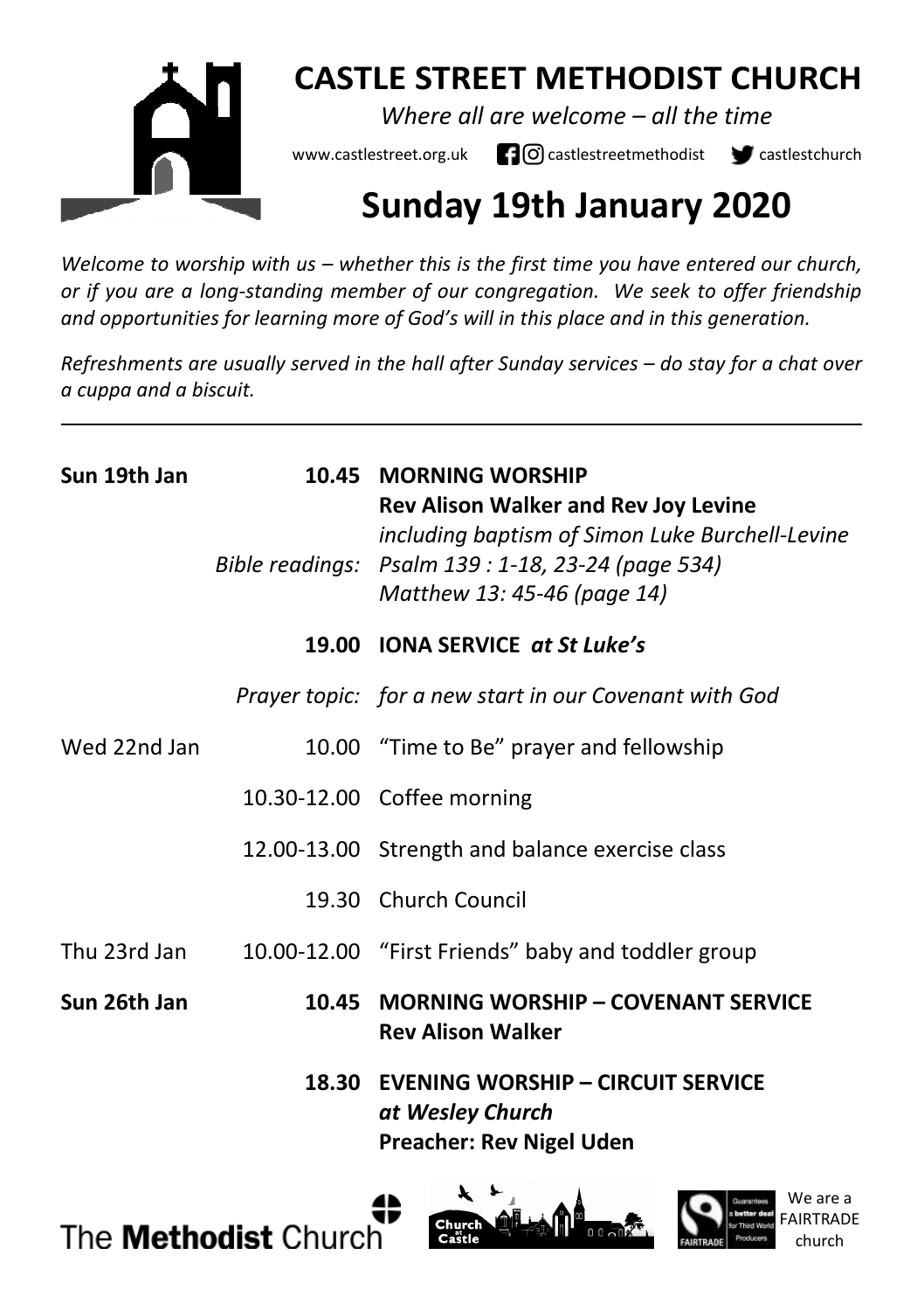#### **Welcome to Castle Street Methodist Church!**

If you are worshipping with us for the first time, please make yourself known to one of the stewards and pick up a welcome leaflet. All people of this church are part of the ministry, led by the Revd Alison Walker who may be contacted electronically via the church website or by telephone on (01223) 872 862.

Our church magazine *Castle View* contains more details of events taking place each month – please pick up a copy of the latest issue.

There is a **Prayer Request** book at the back of the church, which is used during services and at prayer meetings – but remember it is on display for anyone in the church to read, so please respect the privacy of those concerned and avoid including names and other personal details unless specifically requested.

## **"A Faith to Live By" – tonight at Haslingfield Methodist Church**

The first of these special services for 2020 is tonight, starting at 6pm. The guest speaker is Jane Dominey (a member here at Castle Street), and she will talk about "Why all our prison sentences are too long". Jane will draw on her experience as a researcher (at the Institute of Criminology in Cambridge) and as a probation officer to argue that prison sentences passed by the courts in England and Wales are too long. Jane started her career working with homeless people at the Whitechapel Mission of the Methodist Church. She joined the probation service in 1989 and worked in London, Leicester and Cambridge for around ten years before moving from practice to research and teaching. The service starts with a time of worship, and there will be refreshments followed by a time for questions. If anyone would like a lift, please ask one of the stewards this morning.

## **Circuit Service next Sunday evening at Wesley Methodist Church**

To mark the Week of Prayer for Christian Unity, there is a circuit service at Wesley next Sunday evening (26th January), starting at 6.30pm. The guest preacher will be Revd Nigel Uden, Assembly Moderator of the United Reformed Church.

 $~\sim\sim\sim\sim\sim\sim\sim\sim$ 

 $~\sim\sim\sim\sim\sim\sim\sim\sim$ 

## **"Time to remember" – special Church at Castle service this afternoon**

Everyone is welcome to this gentle, contemplative service at St Luke's, and especially those who have been recently bereaved. It starts at 4pm, and will be followed by refreshments.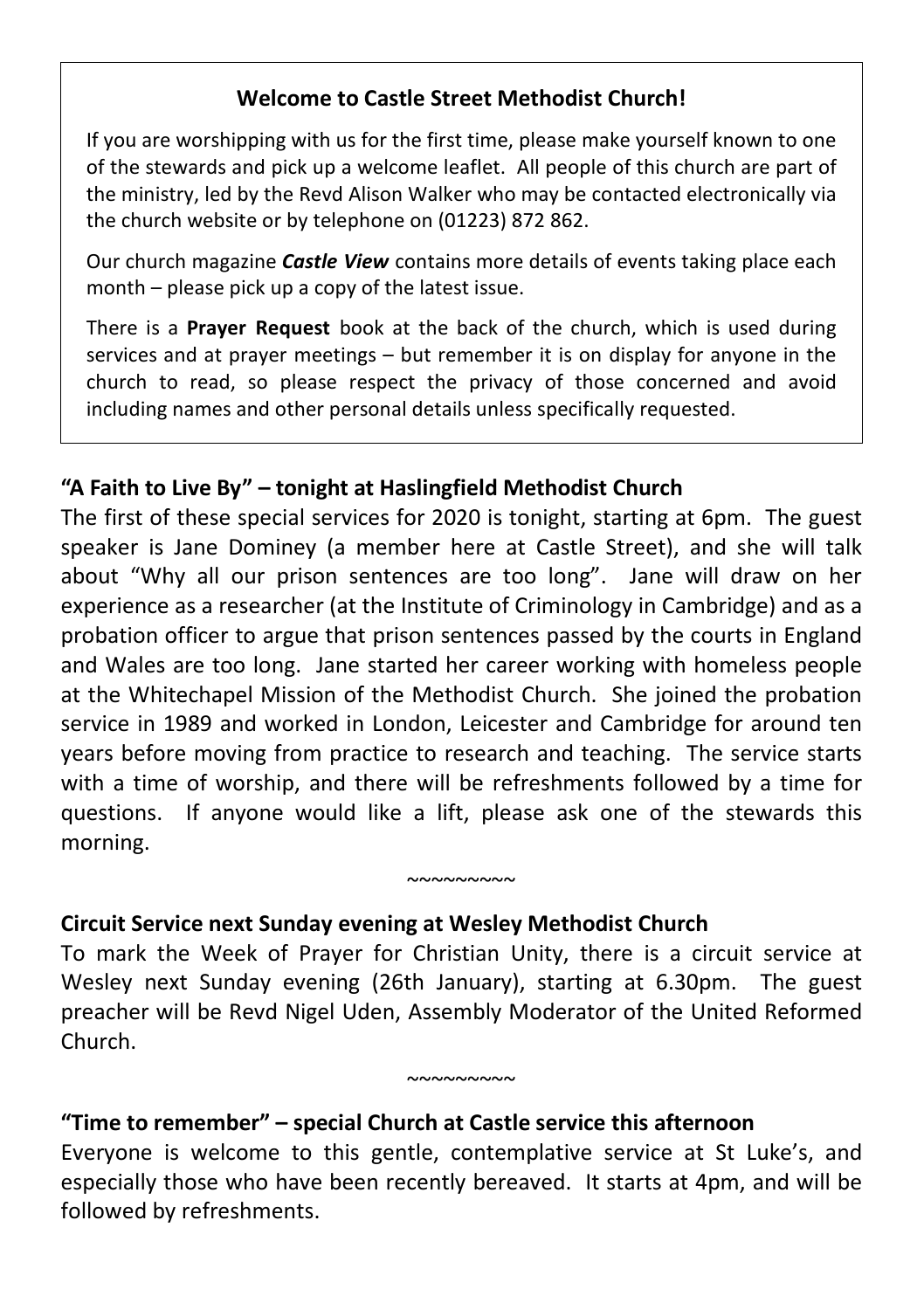#### **Travel Talk and Supper at St Luke's – Saturday (25th January) at 7pm**

This is a final call for anyone wanting tickets for first of this year's Travel Talks, when Tom and Gill Ambrose will share their experiences of Sri Lanka which they visited last year. Tickets cost £12, including a hot two-course meal and soft drinks (you may take your own alcoholic drinks if you wish) – please speak to Brian Carter today if you'd like one, or contact Margaret Cooper at St Luke's.

 $~\sim$ ~~~~~~~

#### **Sleep-out in aid of Homelessness Charities at St Giles' Church**

Over the last couple of years the Cambridge Convoy Refugee Action Group (CamCRAG) has hosted an annual sleep-out to raise awareness and funds for refugees and homeless people both here in Cambridge and in Calais. The Cambridge Churches Homelessness Project has received significant donations from these events, and CamCRAG has been a wonderful supporter of CCHP.

This year's is the third, and it's taking place on the night of Saturday 15th February. Volunteers are wanted to be sponsored to sleep rough for the night, either inside the church, outside in a tent, or outside under a tarpaulin. An evening meal and breakfast will be provided. Money raised will support the work of CamCRAG in northern France and CCHP in Cambridge. For more details and to sign up, visit the Eventbrite page at https://qrgo.page.link/AhQob.

On the Saturday afternoon, from 1pm until 5pm, the St Giles' Winter Fair will take place. There will be stalls, soup, a raffle and cakes, plus a choral concert from the choir "ReSound".

 $~\sim\sim\sim\sim\sim\sim\sim\sim$ 

#### **"A Peaceable Kingdom for Turbulent Times" – next weekend**

This is a weekend of engaging teaching at St Andrew's, Histon (Saturday 25th January, 9.30am to 12.30pm) and St John's, Waterbeach (Sunday 26th January, 7pm to 9pm). Dr Stephen Backhouse will present on Jesus' central message: the kingdom of God, and its relevance for the way we live as a Christian community in contemporary culture. He will also preach at St John's, Waterbeach at 10.15am on the Sunday. Stephen is an international speaker and teacher, the director and primary teacher at Trent, and is passionate to resource the local church and make theology accessible to everyone; for more information about his ministry, visit www.tenttheology.com/page/about/. The cost of the weekend is £15 per person (or £10 if you can only attend one day). To book, please contact Revd Paul Butler (e-mail: revpbutler *at* gmail *dot* com), ideally by Wednesday (22nd January).